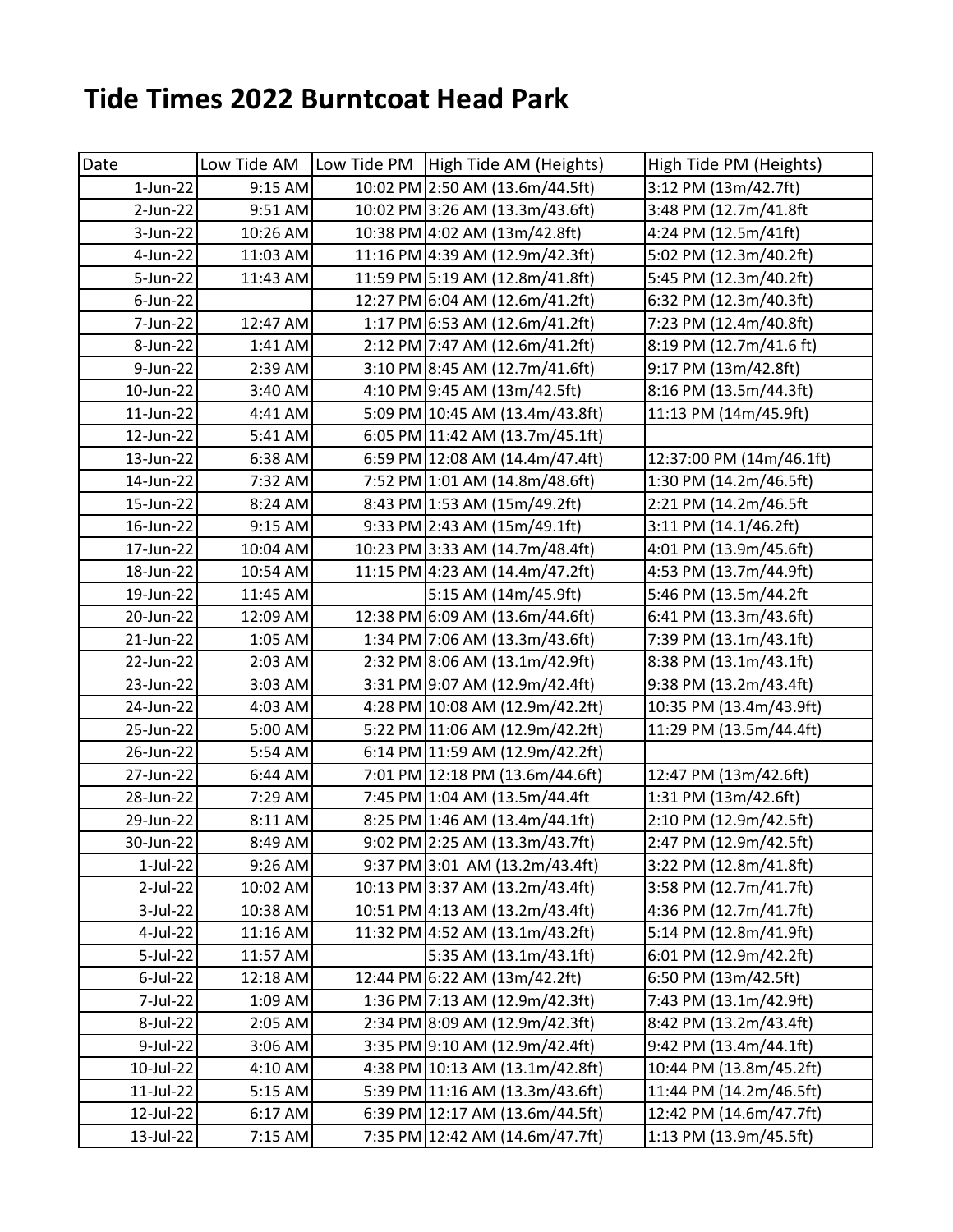| 14-Jul-22   | 8:09 AM  |         | 8:28 PM 1:37 AM (14.8m/48.6ft)     | 2:06 PM (14.1m/46.2ft)     |
|-------------|----------|---------|------------------------------------|----------------------------|
| 15-Jul-22   | 8:59 AM  |         | 9:19 PM 2:29 AM (14.9m/48.8ft)     | 2:58 PM (14.2m/46.7ft)     |
| 16-Jul-22   | 9:49 AM  |         | 10:09 PM 3:20 AM (14.8m/48.7ft)    | 3:47 PM (14.3m/46.8ft)     |
| 17-Jul-22   | 10:36 AM |         | 10:58 PM 4:09 AM (14.6m/48ft)      | 4:36 PM (14.2m/46.5ft))    |
| 18-Jul-22   | 11:24 AM |         | 11:47 PM 4:58 AM (14.3m/46.9ft)    | 5:25 PM (14m/45.9 ft)      |
| 19-Jul-22   |          |         | 12:12 PM 5:47 AM (13.9m/45.7ft)    | 6:15 PM (13.7m/45ft)       |
| 20-Jul-22   | 12:38 AM |         | 1:03 PM 6:39 AM (13.5m/44.3ft)     | 7:07 PM (13.4m/44ft)       |
| 21-Jul-22   | 1:31 AM  |         | 1:57 PM 7:33 AM (13.1m/42.8ft)     | 8:02 PM (13.1m/42.8ft)     |
| 22-Jul-22   | 2:28 AM  |         | 2:53 PM 8:31 AM (12.6m/41.5ft)     | 8:59 PM (13m/42.5ft)       |
| 23-Jul-22   | 3:27 AM  |         | 3:51 PM 9:31 AM (12.3m/40.5ft)     | 9:58 PM (12.9m/42.3ft)     |
| 24-Jul-22   | 4:26 AM  |         | 4:48 PM 10:32 AM (12.2m/40.1ft)    | 10:55 PM (12.9m/42.3ft)    |
| 25-Jul-22   | 5:22 AM  |         | 5:42 PM 11:28 AM (12.3m/40.4ft)    | 11:48 PM (12.9m/42.3ft)    |
| 26-Jul-22   | 6:14 AM  | 6:32 PM |                                    | 12:18:00 PM (12.5m/40.9ft) |
| 27-Jul-22   | 7:01 AM  |         | 7:17 PM 12:36 AM (13m/42.8ft)      | 12:03 PM (12.7m/41.5ft)    |
| 28-Jul-22   | 7:43 AM  |         | 7:58 PM 1:20 AM (13.1m/43.1ft)     | 1:43 PM (12.8m/42ft)       |
| 29-Jul-22   | 8:23 AM  |         | 8:36 PM 1:59 AM (13.3m/43.5ft)     | 2:20 PM (12.9m/42.4ft)     |
| 30-Jul-22   | 8:59 AM  |         | 9:12 PM 2:35 AM (13.4m/44ft)       | 2:56 PM (13m/42.7ft)       |
| 31-Jul-22   | 9:36 AM  |         | 9:49 PM 3:11 AM (13.5m/44.3ft)     | 3:32 PM (13.1m/43.1ft)     |
| 1-Aug-22    | 10:12 AM |         | 10:27 PM 3:48 AM (13.6m/44.5ft)    | 4:10 PM (13.3m/43.5ft)     |
| 2-Aug-22    | 10:50 AM |         | 11:08 PM 4:27 AM (13.6m/44.5ft)    | 4:50 PM (13.4m/43.9ft)     |
| 3-Aug-22    | 11:30 AM |         | 11:52 PM 5:09 AM (13.5/44,2ft)     | 5:32 PM (13.4m/44.1ft)     |
| 4-Aug-22    |          |         | 12:15 PM 5:54 AM (13.3m/43.7ft)    | 6:19 PM (13.5m/43.9ft)     |
| 5-Aug-22    | 12:40 AM |         | 1:05 PM 5:43 AM (13.1m/43ft)       | 7:12 PM (13.3m/43.6ft)     |
| $6$ -Aug-22 | 1:35 AM  |         | 2:02 PM 7:38 AM (12.9m/42.2ft)     | 8:10 PM (13.2m/43.3ft)     |
| 7-Aug-22    | 2:37 AM  |         | 3:05 PM 8:40 AM (12.7m/41.6ft)     | 9:14 PM (13.2m43.4ft)      |
| 8-Aug-22    | 3:46 AM  |         | 4:12 PM 9:47 AM (12.6m/41.4ft)     | 10:20 PM (13.4m/44.1ft)    |
| 9-Aug-22    | 4:55 AM  |         | 5:19 PM 10:56 AM (12.8m/42.1ft)    | 11:25 PM (13.8m/45.3ft)    |
| 10-Aug-22   | 5:59 AM  | 6:23 PM |                                    | 12:01 PM (13.3m/43.5ft)    |
| 11-Aug-22   | 6:59 AM  |         | 7:21 PM 12:26:00 AM (14.3m/46.8ft) | 12:59 PM (13.8m/45.3ft)    |
| 12-Aug-22   | 7:53 AM  |         | 8:14 PM 1:23 AM (14.7m/48.1ft)     | 1:52 PM (14.3m/46.8ft)     |
| 13-Aug-22   | 8:43 AM  |         | 9:04 PM 2:15 AM (14.9m/48.9ft)     | 2:41 PM (14.6m/47.8ft      |
| 14-Aug-22   | 9:30 AM  |         | 9:51 PM 3:04 AM (15m/49.1ft)       | 3:29 PM (14.7m/48.2ft)     |
| 15-Aug-22   | 9:15 AM  |         | 9:37 PM 3:51 AM (14.8m/48.7ft)     | 4:14 PM (14.6m/47.9ft)     |
| 16-Aug-22   | 10:59 AM |         | 11:22 PM 4:36 AM (14.5m/47.6ft)    | 4:59 PM (14.3m/47ft)       |
| 17-Aug-22   | 11:43 AM |         | 5:21 AM (14m/46.1ft)               | 5:45 PM (13.9m/45.7ft)     |
| 18-Aug-22   | 12:08 AM |         | 12:30 PM 6:08 AM (13.5m/44.2ft)    | 6:33 PM (13.5m/44.1ft)     |
| 19-Aug-22   | 12:57 AM |         | 1:19 PM 6:58 AM (12.9m/42.2ft)     | 7:24 PM (13m/42.6ft)       |
| 20-Aug-22   | 1:50 AM  |         | 2:13 PM 7:52 AM (12.3m/40.3ft)     | 8:19 PM (12.6m/41.3ft)     |
| 21-Aug-22   | 2:47 AM  |         | 3:11 PM 8:51 AM (11.9m/39ft)       | 9:18 PM (12.3m/40.5ft)     |
| 22-Aug-22   | 3:47 AM  |         | 4:10 PM 9:53 AM (11.7m/38.5ft)     | 10:18 PM (12.3m/40.5ft)    |
| 23-Aug-22   | 4:46 AM  |         | 5:07 PM 10:52 AM (11.9m/38.9ft)    | 11:14 PM (12.4m/40.7ft)    |
| 24-Aug-22   | 5:40 AM  |         | 5:59 PM 11:45 AM (12.2m/39.9ft)    |                            |
| 25-Aug-22   | 6:28 AM  |         | 6:46 PM 12:04 AM (12.7m/41.6ft)    | 12:31 PM (12.5m/41ft)      |
| 26-Aug-22   | 7:12 AM  |         | 7:28 PM 12:49 AM )13m/42.7ft)      | 1:12 PM (12.9m/42.2ft)     |
| 27-Aug-22   | 7:53 AM  |         | 8:08 PM 1:29 AM (13.3m/43.8ft)     | 1:51 PM (13.2m/43.3ft)     |
| 28-Aug-22   | 8:31 AM  |         | 8:47 PM 2:08 AM (13.6m/44.8ft)     | 2:28 PM (13.5m/44.2ft)     |
| 29-Aug-22   | 9:09 AM  |         | 9:25 PM 2:45 AM (13.9m/45.5ft)     | 3:05 PM (13.7m/44.9ft)     |